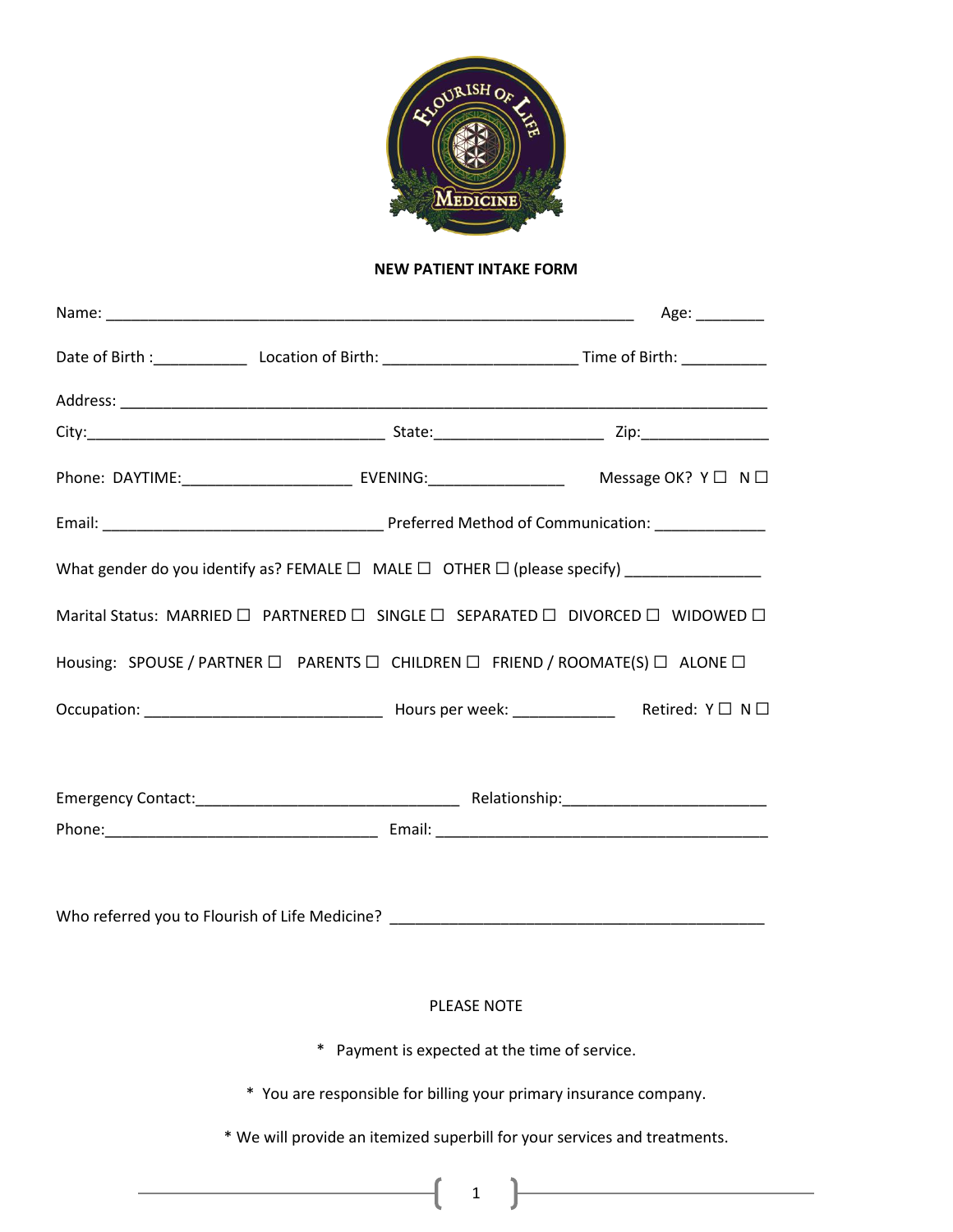# **HEALTH HISTORY**

Please complete this questionnaire as thoroughly as possible.

| Are you currently being treated by any other healthcare provider(s) for this condition? $Y \Box$<br>$N \Box$                                                                                                                                      |
|---------------------------------------------------------------------------------------------------------------------------------------------------------------------------------------------------------------------------------------------------|
|                                                                                                                                                                                                                                                   |
|                                                                                                                                                                                                                                                   |
|                                                                                                                                                                                                                                                   |
| What are your other major health concerns?<br>3.<br>4.                                                                                                                                                                                            |
| 5.                                                                                                                                                                                                                                                |
| What are treatments you have received for these conditions? (check all that apply)<br>ACUPUNCTURE □ CHIROPRACTIC □ HOMEOPATHIC □ CONVENTIONAL / MD □ MASSAGE □<br>NATUROPATHIC □ OSTEOPATHY □ SHIATSU □ OTHER □ / PLEASE SPECIFY ________________ |
| What are your short and long-term goals while you are receiving care at Flourish of Life Medicine?<br>3.                                                                                                                                          |
| Do you consider your health: Excellent □ Good □ Average □ Poor □<br><u> 1989 - Johann Stoff, deutscher Stoffen und der Stoffen und der Stoffen und der Stoffen und der Stoffen und der</u>                                                        |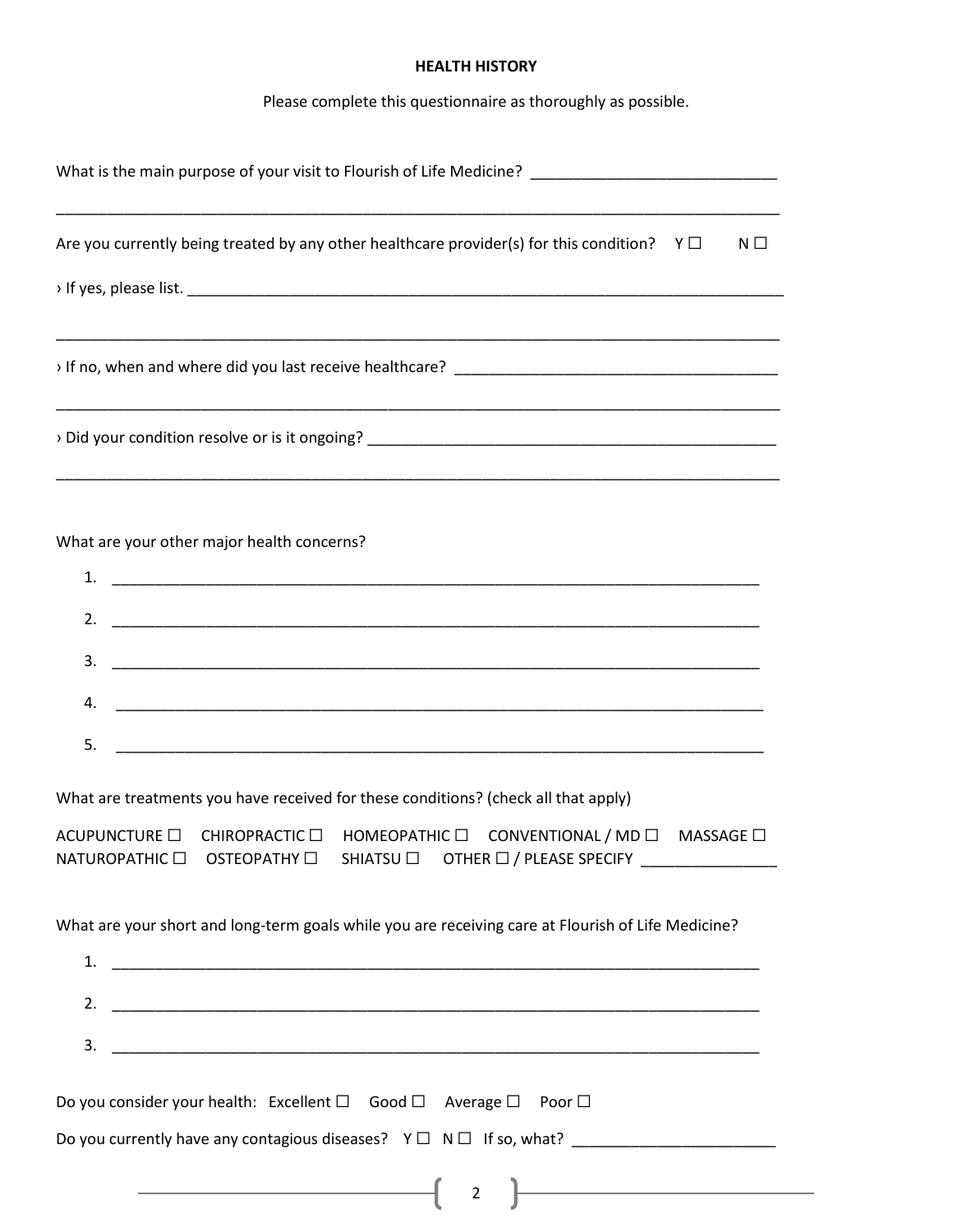Please list all medications, herbs, supplements, natural remedies, etc. that you are currently taking.

| Medications                                         | Dosage _____________ |                                                   |  |  |
|-----------------------------------------------------|----------------------|---------------------------------------------------|--|--|
|                                                     |                      |                                                   |  |  |
|                                                     |                      |                                                   |  |  |
|                                                     |                      |                                                   |  |  |
|                                                     |                      |                                                   |  |  |
|                                                     |                      |                                                   |  |  |
|                                                     |                      |                                                   |  |  |
|                                                     |                      |                                                   |  |  |
| <b>Supplements and Natural Remedies</b>             |                      | Dosage <b>Example Frequency Example Frequency</b> |  |  |
|                                                     |                      |                                                   |  |  |
|                                                     |                      |                                                   |  |  |
|                                                     |                      |                                                   |  |  |
|                                                     |                      |                                                   |  |  |
|                                                     |                      |                                                   |  |  |
|                                                     |                      |                                                   |  |  |
|                                                     |                      |                                                   |  |  |
|                                                     |                      |                                                   |  |  |
|                                                     | <b>ALLERGIES</b>     |                                                   |  |  |
| Please list any hypersensitivities or allergies to: |                      |                                                   |  |  |
|                                                     |                      |                                                   |  |  |
|                                                     |                      |                                                   |  |  |
|                                                     |                      |                                                   |  |  |
|                                                     |                      |                                                   |  |  |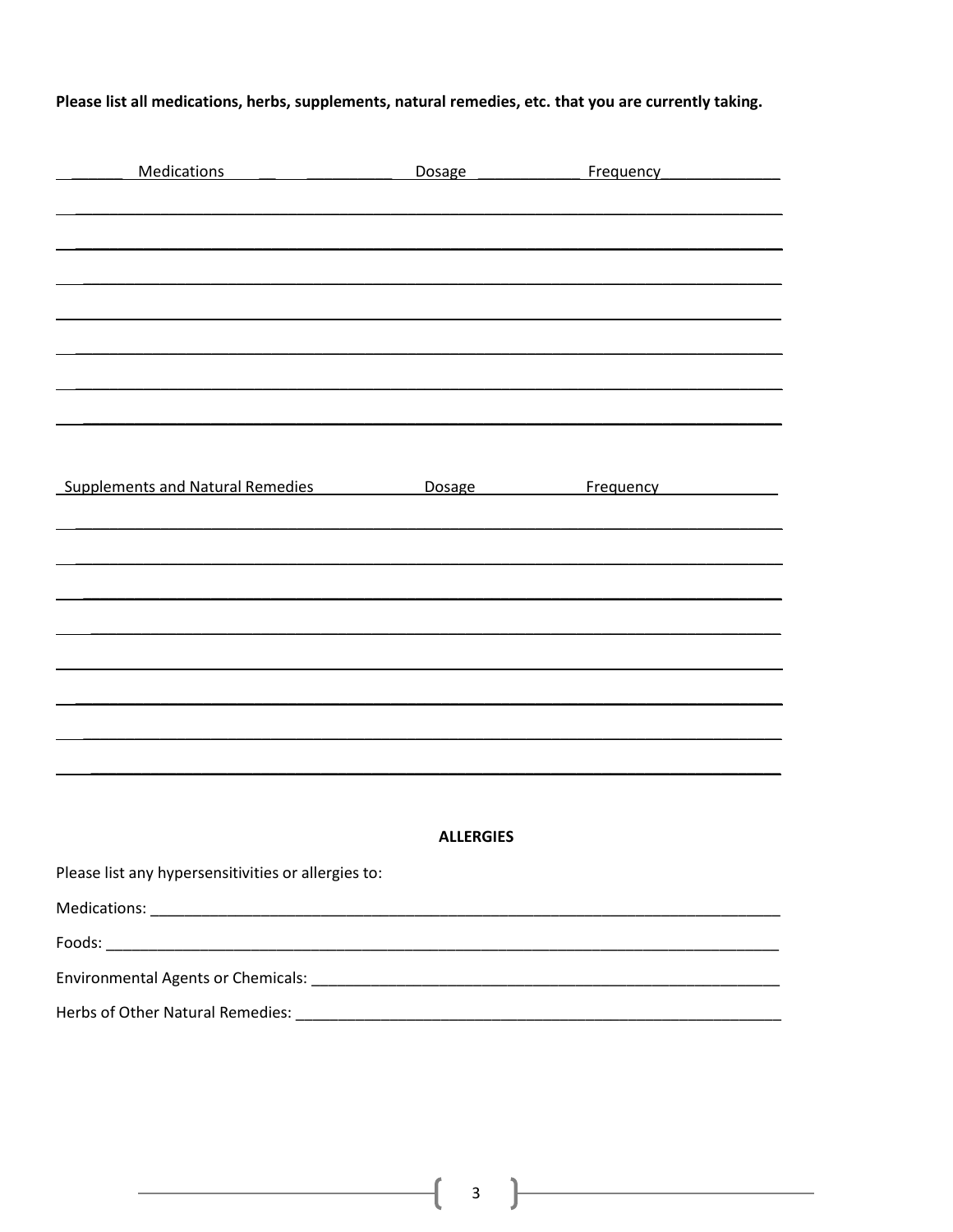### **FAMILY HISTORY**

Are any of the following diseases in your family lineage? If so, whom?

Please note other diseases not listed that you feel your practitioner should know about.

|                                                     | LIFESTYLE. HABITS, AND ENVIRONMENT                                                                   |  |  |
|-----------------------------------------------------|------------------------------------------------------------------------------------------------------|--|--|
| Do you enjoy your work? Yes $\square$ No $\square$  |                                                                                                      |  |  |
| $\mathsf{M}$ fino, why not?                         |                                                                                                      |  |  |
|                                                     |                                                                                                      |  |  |
|                                                     |                                                                                                      |  |  |
| Do you sleep well? Yes $\square$ No $\square$       |                                                                                                      |  |  |
|                                                     | > How many hours per night? _____________________ > Awaken feeling rested? Yes □ No □                |  |  |
|                                                     | What are your primary interests, creative activities, and hobbies? _________________________________ |  |  |
|                                                     |                                                                                                      |  |  |
|                                                     |                                                                                                      |  |  |
|                                                     |                                                                                                      |  |  |
|                                                     |                                                                                                      |  |  |
|                                                     |                                                                                                      |  |  |
|                                                     |                                                                                                      |  |  |
|                                                     | Recreational substance use? Yes □ No □ > How much? ___________ > How often? ___________              |  |  |
|                                                     |                                                                                                      |  |  |
|                                                     | Are you happy with your substance habits, or wish to change them? _________________________________  |  |  |
|                                                     |                                                                                                      |  |  |
| <u> 1980 - Johann Barbara, martin eta politikar</u> | <u> 1980 - Johann Barbara, martxa alemaniar a</u><br>$\overline{4}$                                  |  |  |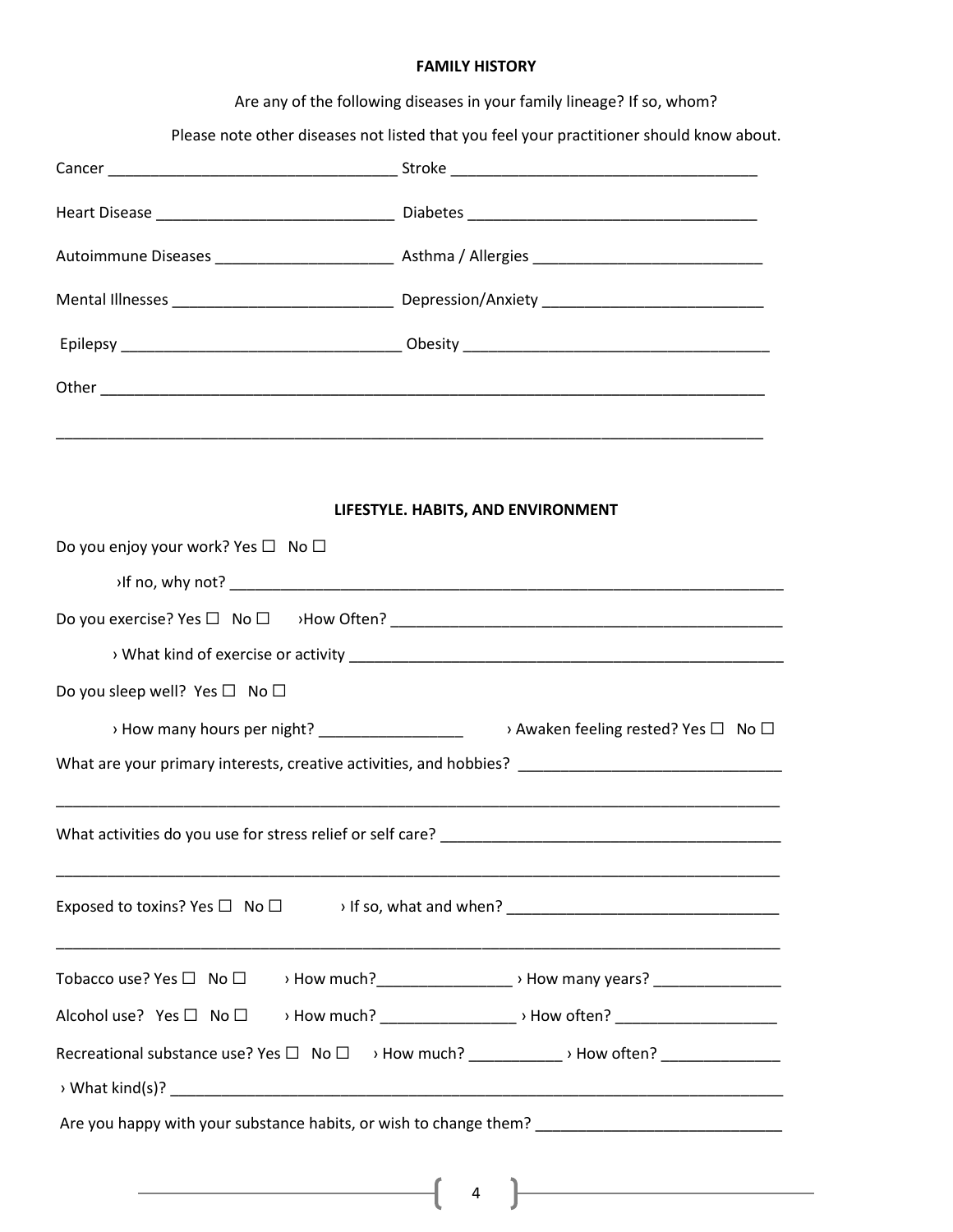#### **DIET AND NUTRITION**

| What other beverages do you drink regularly? (coffee, tea, alcohol, energy drinks, soda pop, etc.)                        |                                                                              |  |  |
|---------------------------------------------------------------------------------------------------------------------------|------------------------------------------------------------------------------|--|--|
|                                                                                                                           |                                                                              |  |  |
|                                                                                                                           | Please complete this section with a typical day of food and beverage intake. |  |  |
|                                                                                                                           |                                                                              |  |  |
|                                                                                                                           |                                                                              |  |  |
|                                                                                                                           |                                                                              |  |  |
|                                                                                                                           |                                                                              |  |  |
|                                                                                                                           |                                                                              |  |  |
|                                                                                                                           |                                                                              |  |  |
|                                                                                                                           | <b>ABNORMAL LAB VALUES</b>                                                   |  |  |
| High Blood Pressure Yes □ No □ Levels: ________ High Blood Sugar Yes □ No □ Levels: ______                                |                                                                              |  |  |
| Elevated Cholesterol Yes □ No □ Levels- LDL: __________ HDL: ___________                                                  |                                                                              |  |  |
| Liver Enzymes Yes □ No □ Levels: _____________ Red Blood Cells Yes □ No □ Levels: ______                                  |                                                                              |  |  |
| White Blood Cells Yes $\square$ No $\square$ Levels: _______________ Thyroid Yes $\square$ No $\square$ Levels: _________ |                                                                              |  |  |

 $\text{Urine Yes } \Box \quad \text{No } \Box \quad \text{Levels: } \underline{\hspace{2cm}} \text{Other: } \underline{\hspace{2cm}} \underline{\hspace{2cm}} \text{Other: } \underline{\hspace{2cm}} \underline{\hspace{2cm}} \underline{\hspace{2cm}} \underline{\hspace{2cm}} \underline{\hspace{2cm}} \underline{\hspace{2cm}} \underline{\hspace{2cm}} \underline{\hspace{2cm}} \underline{\hspace{2cm}} \underline{\hspace{2cm}} \underline{\hspace{2cm}} \underline{\hspace{2cm}} \underline{\hspace{2cm}} \underline{\hspace{2cm}} \underline{\hspace{2cm}} \underline{\hspace{2cm}} \underline{\hspace{2$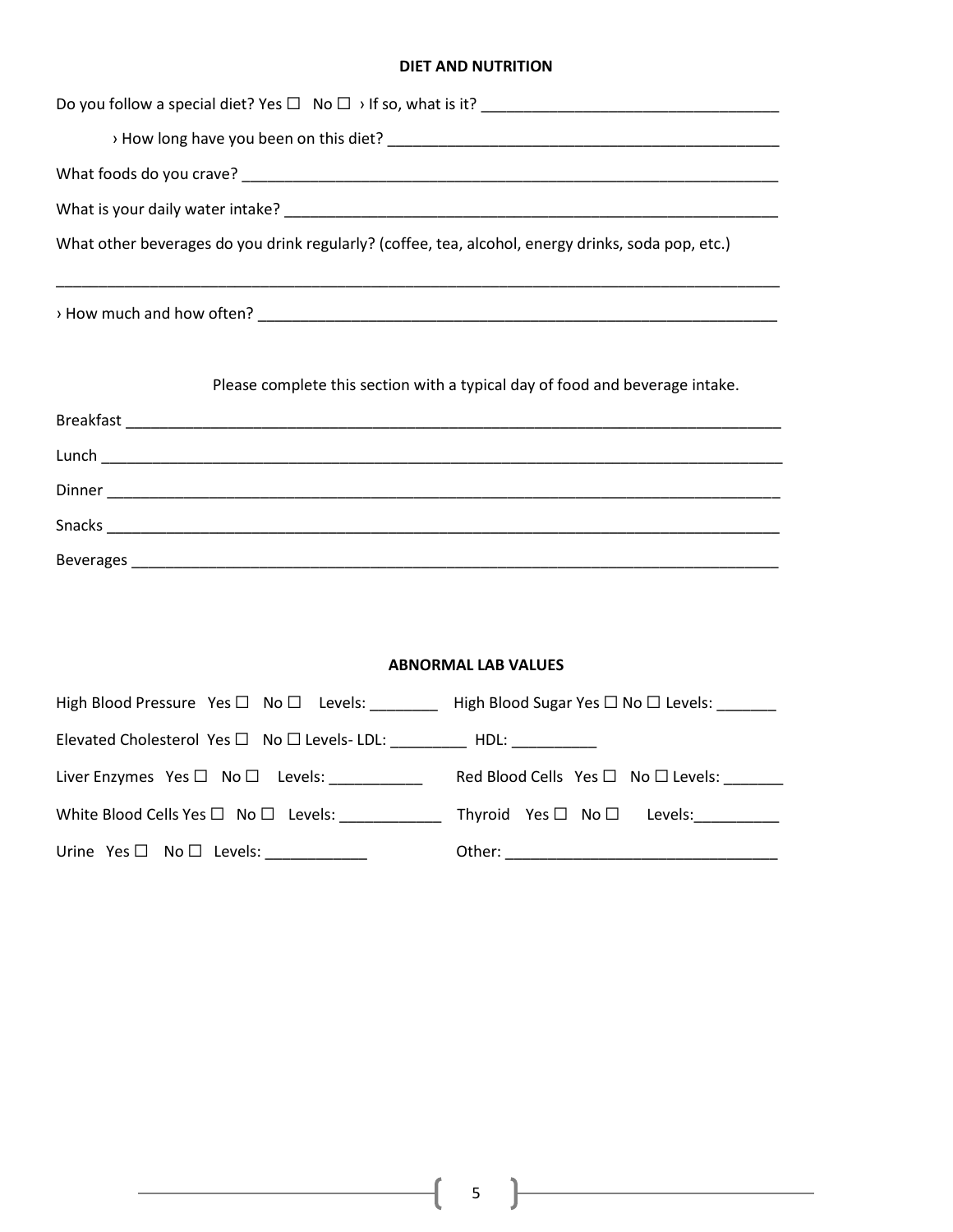### **DISCOMFORT AND PAIN**

If you experience discomfort or pain, please indicate location and severity on the chart below.



# HISTORY OF TRAUMA, INJURIES AND HOSPITALIZATIONS

Please briefly describe any significant traumas, injuries, and/or hospitalizations with the age of occurrence to create a timeline of events.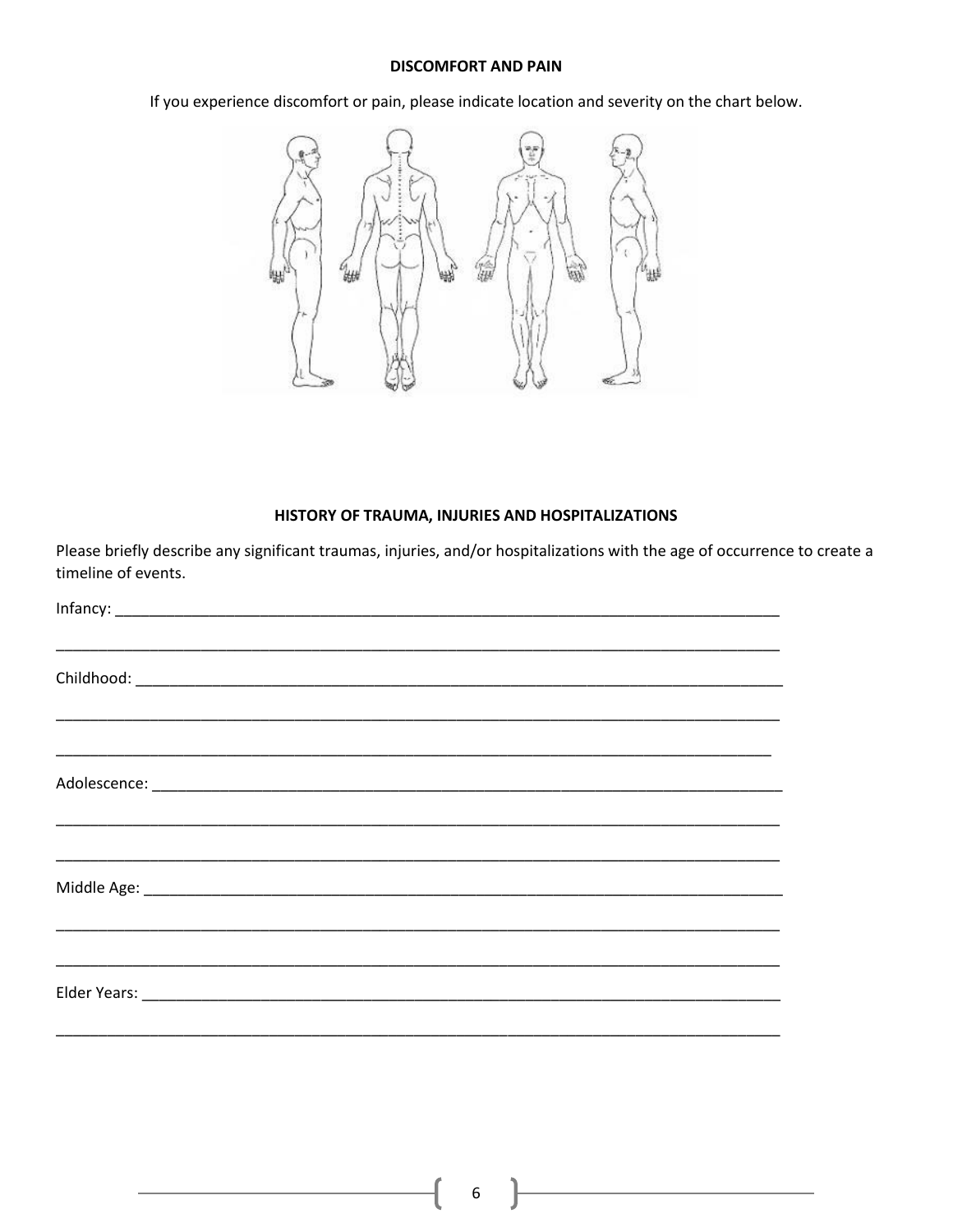# **GENERAL REVIEW OF SYMPTOMS**

Please check all that apply and complete any requested information. C = current, P = past

|             | <b>GENERAL</b> Weight gain $C \Box P \Box$                                                                                                                                                                                                                   | Weight loss $C \square P \square$                                                                                                                                                                                                                  | Night Sweats $C \square P \square$                                                                                                                                                                                                                                                 |
|-------------|--------------------------------------------------------------------------------------------------------------------------------------------------------------------------------------------------------------------------------------------------------------|----------------------------------------------------------------------------------------------------------------------------------------------------------------------------------------------------------------------------------------------------|------------------------------------------------------------------------------------------------------------------------------------------------------------------------------------------------------------------------------------------------------------------------------------|
| <b>HEAD</b> | Headaches $C \square P \square$<br>Head injury $C \square P \square$<br>Jaw Pain/Problems C □ P □                                                                                                                                                            | H/A affecting vision $C \square P \square$<br>Dizziness $C \square P \square$                                                                                                                                                                      | H/A with nausea $C \square P \square$<br>$TMJ C \square P \square$                                                                                                                                                                                                                 |
| <b>EYES</b> | Impaired vision $C \Box P \Box$<br>Eye Pain $C \square P \square$                                                                                                                                                                                            | Cataracts $C \Box P \Box$<br>Dryness $C \square P \square$                                                                                                                                                                                         | Glaucoma $C \square P \square$<br>Tearing $C \square P \square$                                                                                                                                                                                                                    |
|             | <b>EARS</b> Hearing loss $C \square P \square$                                                                                                                                                                                                               | Ear pain $C \square P \square$                                                                                                                                                                                                                     | Ringing $C \square P \square$                                                                                                                                                                                                                                                      |
|             | <b>NOSE AND SINUSES</b><br>Stuffiness $C \square P \square$<br>Loss of smell $C \square P \square$                                                                                                                                                           | Frequent colds $C \square P \square$<br>Runny nose C □ P □                                                                                                                                                                                         | Sinus pain $C \square P \square$<br>Nosebleeds C □ P □                                                                                                                                                                                                                             |
|             | <b>MOUTH AND THROAT</b><br>Jaw clenching $C \square P \square$<br>Teeth grinding $C \square P \square$                                                                                                                                                       | Hoarseness $C \square P \square$<br>Oral Herpes $C \square P \square$<br>Loss of Taste C □ P □                                                                                                                                                     | Frequent sore throat $C \square P \square$<br>Sores on tongue $C \square P \square$<br>Trouble swallowing $C \square P \square$                                                                                                                                                    |
| <b>NECK</b> | Swollen glands $C \square P \square$<br>Pain $C \square P \square$                                                                                                                                                                                           | Lumps $C \square P \square$                                                                                                                                                                                                                        | Stiffness $C \square P \square$                                                                                                                                                                                                                                                    |
|             | <b>RESPIRATORY</b> Cough C □ P □<br>Wheezing $C \square P \square$<br>Pain w/breathing $C \Box P \Box$<br>Bronchitis $C \square P \square$<br>Difficulty breathing $C \square P \square$                                                                     | Coughing up blood $C \Box P \Box$<br>Pneumonia $C \square P \square$<br>Tuberculosis $C \square P \square$<br>$\Box$ Air hunger $C \Box P \Box$<br>> w/ exercise C □ P □                                                                           | Asthma $C \square P \square$<br>Emphysema $C \square P \square$<br>Phlegm $C \square P \square$<br>$\rightarrow$ w/ lying down C $\Box$ P                                                                                                                                          |
|             | <b>CARDIOVASCULAR</b><br>Low blood pressure $C \square P \square$<br>Swelling in ankles $C \square P \square$<br>Calf pain $C \square P \square$                                                                                                             | Chest pain $C \square P \square$<br>Irregular heartbeat $C \Box P \Box$<br>Heart disease $C \square P \square$                                                                                                                                     | High blood pressure $C \Box P \Box$<br>Murmurs $C \square P \square$<br>Rheumatic fever $C \square P \square$                                                                                                                                                                      |
|             | <b>GASTROINTESTINAL</b><br>Low appetite $C \square P \square$<br>Constipation $C \square P \square$<br>Diarrhea C □ P □<br>Nausea/vomiting $C \Box P \Box$<br>Gallbladder disease C □ P □<br>Blood in stool $C \square P \square$<br>How many BMs > per day? | Heartburn $C \square P \square$<br>Spitting up blood $C \Box P \Box$<br>Straining $C \square P \square$<br>Abdominal pain $C \square P \square$<br>Ulcer $C \square P \square$<br>Liver disease $C \square P \square$<br>Black stool $C \square P$ | Acid reflux $C \square P \square$<br>Hemorrhoids $C \square P \square$<br>Loose/narrow stool $C \square P \square$<br>Gas $C \square P \square$<br>Bloating $C \square P \square$<br>Mucous in stool $C \square P \square$<br>Undigested food $C \square P \square$<br>> per week? |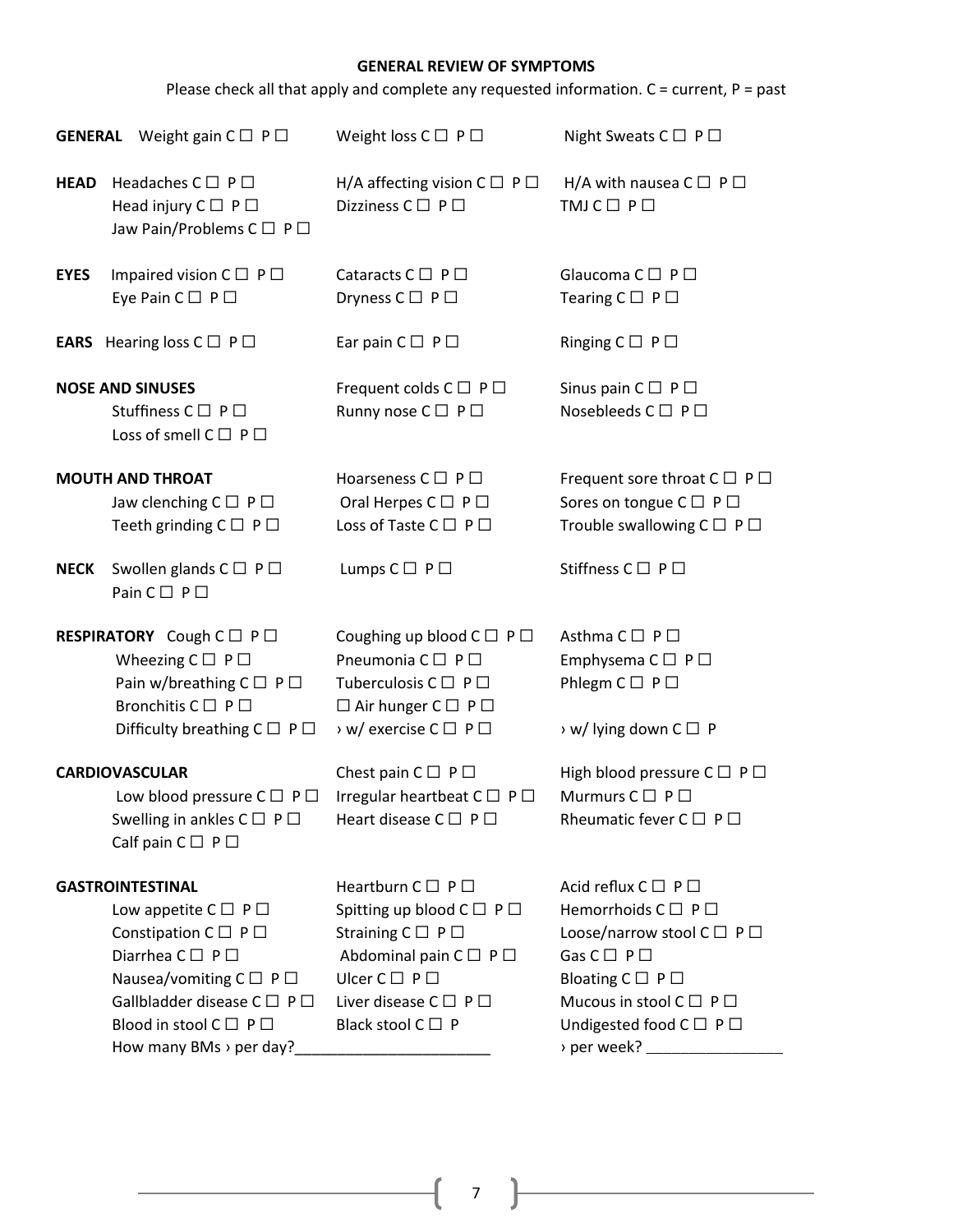| <b>URINARY</b> Urgency $C \square P \square$                                           | Blood in urine $C \square P \square$<br>Frequent infections $C \square P \square$<br>Incontinence $C \square P \square$                                                                       | Increased frequency $C \Box P \Box$<br>Hesitancy $C \square P \square$<br>Pain or burning $C \square P \square$<br>Kidney stones $C \square P \square$ | Cloudy urine $C \square P \square$<br>Dribbling urination $C \square P \square$<br>Unusual urine color $C \square P \square$<br>Urinating at night $C \square P \square$                                                                            |
|----------------------------------------------------------------------------------------|-----------------------------------------------------------------------------------------------------------------------------------------------------------------------------------------------|--------------------------------------------------------------------------------------------------------------------------------------------------------|-----------------------------------------------------------------------------------------------------------------------------------------------------------------------------------------------------------------------------------------------------|
| <b>MUSCULOSKELETAL</b><br>Gout $C \square P \square$                                   | Broken bones $C \square P \square$<br>Muscle twitching $C \square P \square$                                                                                                                  | Joint pain $C \square P \square$<br>Arthritis $C \square P \square$<br>Muscle spasms $C \square P \square$                                             | Stiffness $C \square P \square$<br>Weakness $C \square P \square$<br>Muscle cramps $C \square P \square$                                                                                                                                            |
| PERIPHERAL VASCULAR                                                                    | Deep leg pain $C \square P \square$<br>Leg cramping $C \square P \square$<br>Past transfusions C □ P □                                                                                        | Easy bleeding $C \square P \square$<br>Varicose veins $C \square P \square$<br>Cold hands/feet $C \square P \square$                                   | Easy bruising $C \square P \square$<br>Blood clots $C \square P \square$<br>Anemia $C \square P \square$                                                                                                                                            |
|                                                                                        |                                                                                                                                                                                               | <b>IMMUNE</b> Chronic infections $C \square P \square$ Autoimmune disease $C \square P \square$ Slow healing $C \square P \square$                     |                                                                                                                                                                                                                                                     |
| <b>ENDOCRINE</b> Diabetes $C \square P \square$<br>Excess thirst $C \square P \square$ | Chronic fatigue $C \square P \square$                                                                                                                                                         | Hypo/hyperthyroid $C \Box P \Box$<br>Cravings $C \square P \square$<br>Heat intolerance $C \Box P \Box$                                                | Blood sugar issues $C \square P \square$<br>Excess sweating $C \square P \square$<br>Cold intolerance $C \square P \square$                                                                                                                         |
| <b>NEUROLOGIC</b> Fainting $C \Box P \Box$                                             | Memory loss $C \square P \square$<br>Easily stressed $C \square P \square$                                                                                                                    | Paralysis $C \square P \square$<br>Seizures $C \square P \square$<br>Loss of balance $C \square P \square$                                             | Numbness or tingling $C \square P \square$<br>Tremors/twitches $C \square P \square$<br>Nerve pain $C \square P \square$                                                                                                                            |
| Rashes $C \square P \square$<br><b>SKIN</b><br>Itching $C \square P \square$           | Lumps, bumps $C \square P \square$                                                                                                                                                            | Acne, boils, sores C □ P □<br>Eczema $C \square P \square$<br>Hair loss $C \square P \square$                                                          | Mole changes $C \square P \square$<br>Hives $C \square P \square$                                                                                                                                                                                   |
| <b>MENTAL EMOTIONAL</b><br>Depression $C \square P \square$                            | Attempted suicide C □ P □<br>Major traumas $C \square P \square$                                                                                                                              | Mood swings $C \square P \square$<br>Poor concentration $C \Box P \Box$<br>Anxiety $C \square P \square$<br>Binge eating $C \square P \square$         | Considered suicide $C \Box P \Box$<br>History of abuse $C \Box P \Box$<br>Tension $C \square P \square$<br>Anorexia C □ P □                                                                                                                         |
| <b>REPRODUCTIVE</b>                                                                    | Sexual difficulties $C \Box P \Box$                                                                                                                                                           | Sexually active $C \square P \square$<br>> Please specify: ________<br>Genital sores/lumps $C \Box P \Box$ Genital discharge $C \Box P \Box$           | $STIC \Box P \Box$<br>Difficulty conceiving $C \square P \square$<br>Genital itching $C \square P \square$                                                                                                                                          |
|                                                                                        |                                                                                                                                                                                               |                                                                                                                                                        |                                                                                                                                                                                                                                                     |
| <b>FEMALE REPRODUCTIVE</b><br>$PMS C \square P \square$                                | Heavy flow $C \Box P \Box$<br>Vaginal dryness $C \Box P \Box$<br>Cervical dysplasia $C \square P \square$<br>Genital herpes $C \square P \square$<br>Discharge between cycles $C \Box P \Box$ | Length of cycle__________days > Flow: Heavy □ Medium □ Light □<br>Bleeding between cycles $C \Box P \Box$<br>Uterine fibroids $C \Box P \Box$<br>8     | Menstrual irregularity $C \Box P \Box$ Painful menses $C \Box P \Box$<br>Endometriosis $C \square P \square$<br>Hysterectomy Yes □ No □ > If so, date of surgery ________<br>Ovarian cysts $C \square P \square$<br>Duration of menses _______ days |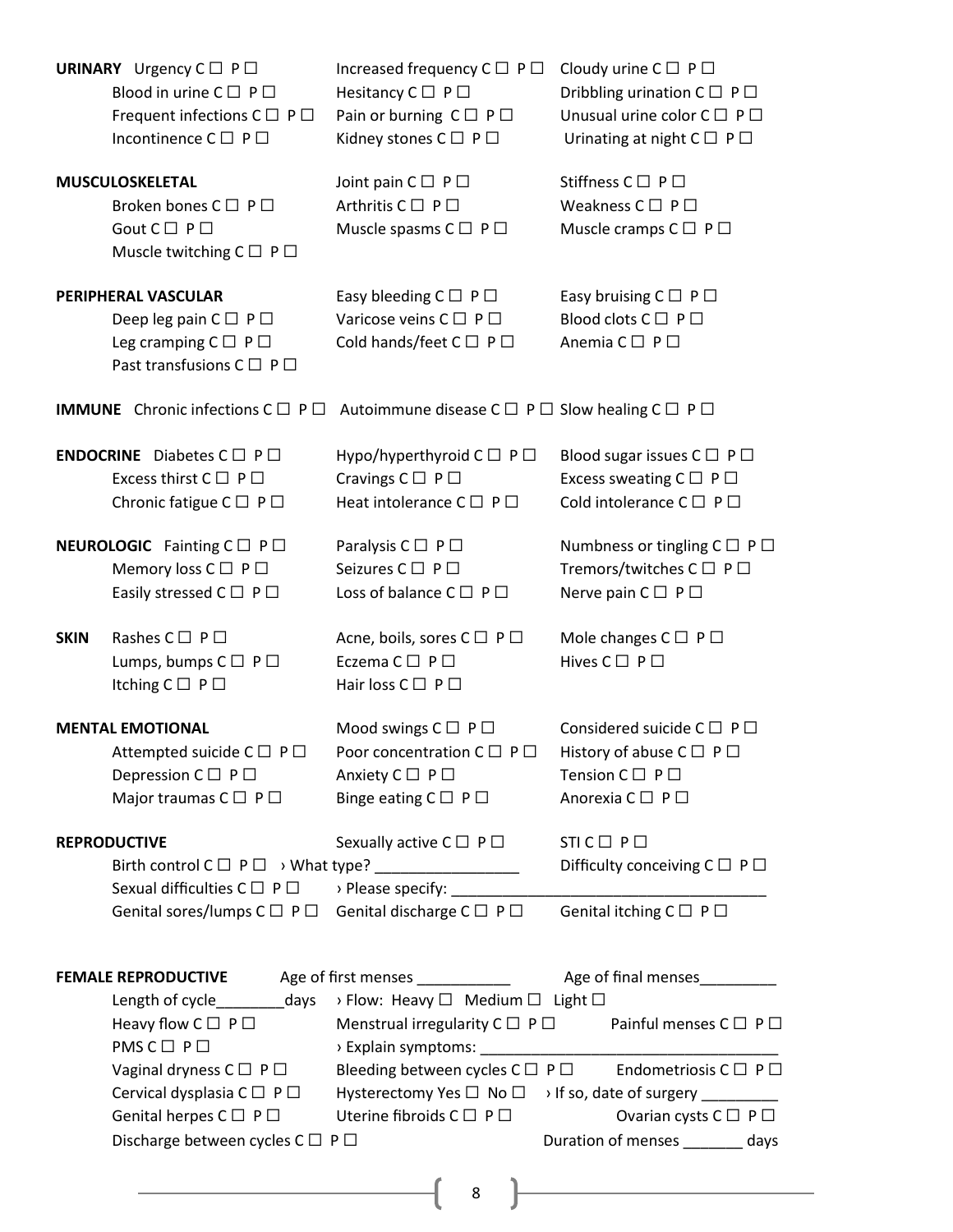|                          | Contraception methods used?                        |                                    | Current method used?                                                                       |
|--------------------------|----------------------------------------------------|------------------------------------|--------------------------------------------------------------------------------------------|
|                          | Date of last mammogram                             |                                    | Date of last PAP/exam                                                                      |
|                          | # of pregnancies                                   | # of live births                   | # of cesarians                                                                             |
|                          | Breast tenderness $C \Box P \Box$                  | Breast lumps $C \square P \square$ | Nipple discharge $C \square P \square$                                                     |
|                          | Other female concerns not addressed above          |                                    |                                                                                            |
|                          |                                                    |                                    |                                                                                            |
| <b>MALE REPRODUCTIVE</b> |                                                    | Hernia $C \square P \square$       | Testicular pain $C \square P \square$                                                      |
|                          | Erectile dysfunction $C \square P \square$         | Impotence $C \square P \square$    | Discolored urine $C \Box P \Box$                                                           |
|                          | Excessive urination $C \square P \square$          |                                    | Decreasing urination $C \Box P \Box$ Painful urination $C \Box P \Box$ Prostate concerns C |
|                          | $\Box$ P $\Box$ Testicular lumps C $\Box$ P $\Box$ |                                    |                                                                                            |
|                          | Other male concerns not addressed above            |                                    |                                                                                            |
|                          |                                                    |                                    |                                                                                            |

#### **FLOURISH OF LIFE MEDICINE POLICIES AND REQUESTS**

Initial each item to acknowledge that you have read and understand the cancellation, payment, and sensitivity policies of Flourish of Life Medicine.

Payment: We require payment in full for all services rendered at the time of visit.

\_\_\_\_\_\_\_\_\_\_\_\_ **Cancellation Notice:** If you are unable to keep your appointment, you must give at least two days notice. If you fail to keep your appointment or cancel without a two day prior notice, you will be billed for half the cost of the appointment.

\_\_\_\_\_\_\_\_\_\_\_\_ **Sensitivities:** Many patients are extremely sensitive to perfumes and scents. Please refrain from wearing them during your office visits. Thank you.

## **STATEMENT OF FINANCIAL RESPONSIBILITY AND FOR TREATMENT**

I, the undersigned, certify that I am financially responsible for all charges for provided to me (or my dependent) by Flourish of Life Medicine. In addition, I acknowledge that payment is due at the time of each visit. In the event that my account becomes more than ninety days past due, I agree to pay interest at the rate of 1.5% per month, or a minimum of \$10.00 per month until such time my account is paid in full. I also agree to pay for any reasonable attorney fees and expenses incurred in collecting all sums not paid when due. I acknowledge that Flourish of Life Medicine will not bill my insurance company directly and that I am entitled to submit insurance claims independently. Should my insurance company need my health care information to process my claim, I hereby authorize Flourish of Life Medicine to release any and all information necessary to secure the payment of benefits to me. My signature is an acknowledgement that (1) I have read the policies listed above and agree to abide by the same, and (2) that I voluntarily consent to receive treatment from Ryan McLaughlin, L.Ac. of Flourish of Life Medicine.

Signature (PATIENT, PATIENT REPRESENTATIVE OR LEGAL GUARDIAN) Date \_\_\_\_\_\_\_\_\_\_\_\_\_\_\_\_\_\_\_\_\_\_\_\_\_\_\_\_\_\_\_\_\_\_\_\_\_\_\_\_\_\_\_\_\_\_\_\_\_\_\_\_\_\_\_ \_\_\_\_\_\_\_\_\_\_\_\_\_\_\_\_\_\_\_

\_\_\_\_\_\_\_\_\_\_\_\_\_\_\_\_\_\_\_\_\_\_\_\_\_\_\_\_\_\_\_\_\_\_\_\_\_\_\_\_\_\_\_\_\_\_\_\_\_\_\_\_\_\_\_ \_\_\_\_\_\_\_\_\_\_\_\_\_\_\_\_\_\_\_

Printed Name (PATIENT, PATIENT REPRESENTATIVE OR LEGAL GUARDIAN) Relationship

9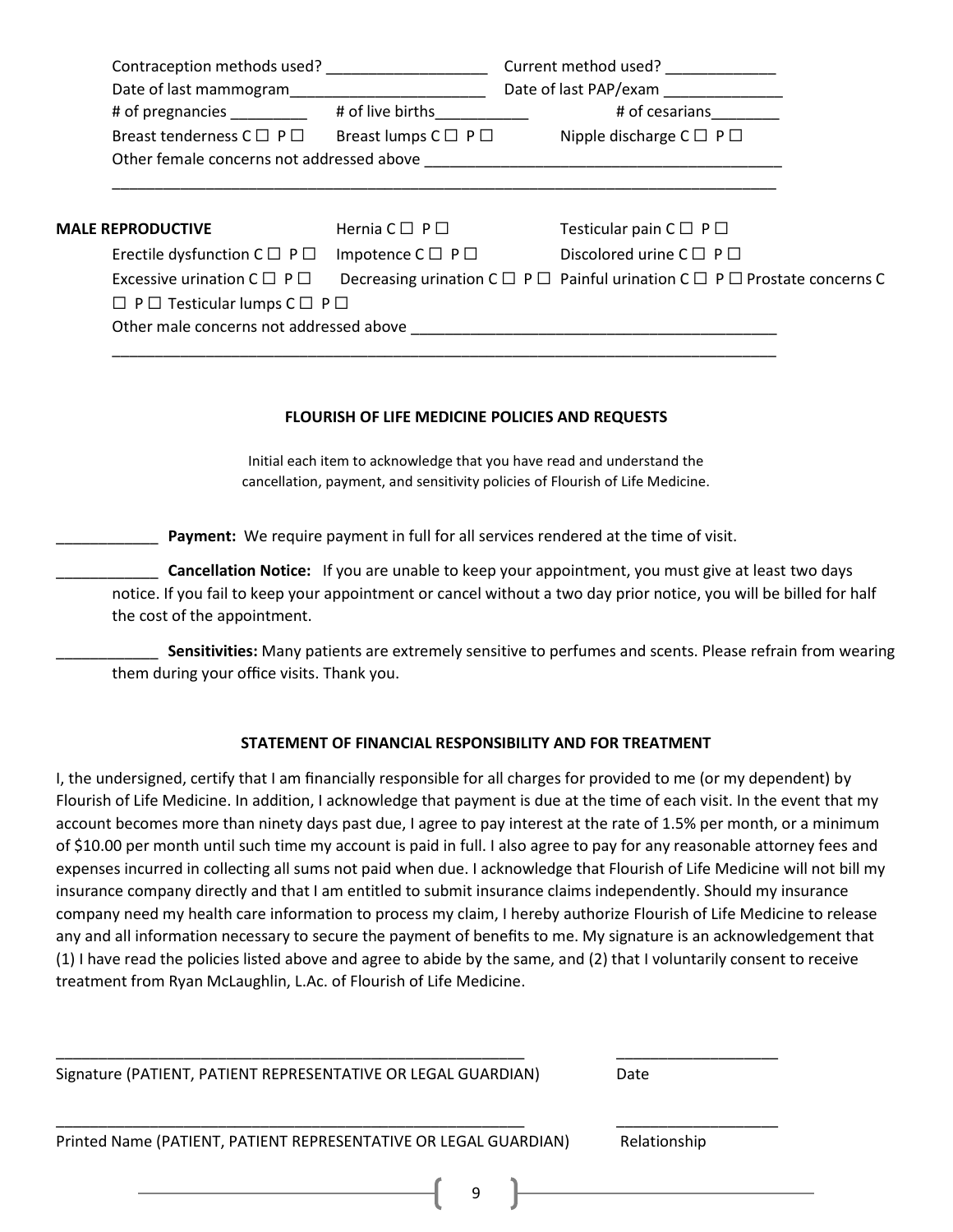### **CONSENT TO USE AND DISCLOSE PROTECTED HEALTH INFORMATION**

I hereby consent to the use and disclosure of my protected health information by Ryan McLaughlin, L.Ac of Flourish of Life Medicine for the purposes of treatment, payment and healthcare operations, or as otherwise required by law. Flourish of Life Medicine has their Notice of Privacy Practices available upon request, which provides more detailed information about the usage and disclosure of my protected health care information. I have the right to review the Notice prior to signing this consent and to receive a printed copy of the Notice.

• My "protected health information" means any health information including demographic information collected from me and created or received by my physician, another health care provider, a health plan, my employer or a health care clearinghouse. This protected health information relates to my past, present or future physical and/or mental health or condition that identifies me, or has a reasonable basis to believe the information may identify me.

- I have the right to request restrictions regarding the use and disclosure of my protected health information.
- I have the right to review the Hai Shan Clinic Notice of Privacy Practices prior to signing this document.

• I have the right to revoke this consent in writing at anytime. Revocations will be honored effective the date they are received by Ryan McLaughlin, L.Ac. of Flourish of Life Meicine.. I am aware that Flourish of Life Medicine reserves the right to change the terms of their Notice of Privacy Practices and to make new notice of Privacy Practices provisions effective for all protected health care information that they maintain. In the event of any amendments, Flourish of Life Medicine will make available a revised Notice of Privacy Practice for my review.

\_\_\_\_\_\_\_\_\_\_\_\_\_\_\_\_\_\_\_\_\_\_\_\_\_\_\_\_\_\_\_\_\_\_\_\_\_\_\_\_\_\_\_\_\_\_\_\_\_\_\_\_\_\_\_ \_\_\_\_\_\_\_\_\_\_\_\_\_\_\_\_\_\_\_

\_\_\_\_\_\_\_\_\_\_\_\_\_\_\_\_\_\_\_\_\_\_\_\_\_\_\_\_\_\_\_\_\_\_\_\_\_\_\_\_\_\_\_\_\_\_\_\_\_\_\_\_\_\_\_ \_\_\_\_\_\_\_\_\_\_\_\_\_\_\_\_\_\_\_

Signature (PATIENT, PATIENT REPRESENTATIVE OR LEGAL GUARDIAN) Date

Printed Name (PATIENT, PATIENT REPRESENTATIVE OR LEGAL GUARDIAN) Relationship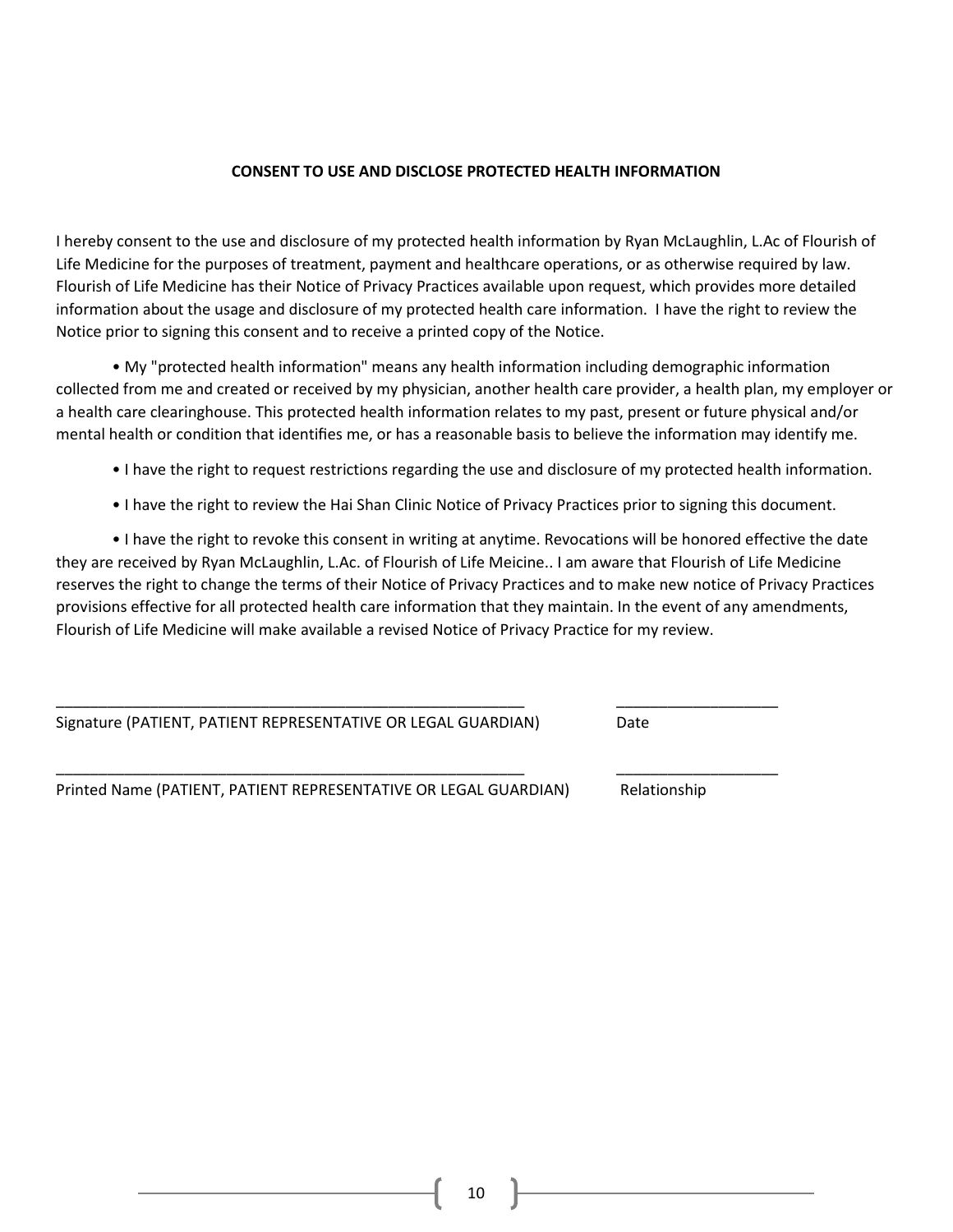### **NOTICE OF PATIENT PRIVACY Health Insurance Portability and Accountability Act (HIPPA)**

[Effective Date: October 20, 2017]

Ryan McLaughlin, L.Ac. of Flourish of Life Medicine is dedicated to preserving your "Protected Health Information" (PHI). I am required by law to protect your health information and to provide you with a notice describing how your medical information may be used and disclosed and how you can access this information. This Notice of Privacy Practices describes your rights and my responsibilities with respect to your Protected Health Information. Flourish of Life Medicine may use or disclose your PHI for the purpose of diagnosing or providing medical treatment, obtaining payment for health care bills or to conduct health care operations. I may be required by law to use and disclose your medical information for other purposes without your consent or authorization. Your PHI means health information, including your demographic information, collected by us, other health care providers, a health care clearinghouse, or an employer. This protected medical and health care information relates to your past, present or future physical or mental health or condition and identifies you, or there is a reasonable basis to believe the information may identify you. You have the right to inspect and receive a copy of your medical information that we maintain. You may amend or correct that information, obtain a record of our disclosures of your medical information, and request that we communicate with you confidentially. You may also request that we restrict certain uses and disclosures of your health information, and file a complaint if you think your rights have been violated. All requests and complaints must be made in writing. We have available a detailed NOTICE OF PRIVACY PRACTICES (long form) which fully explains your rights and our obligations under law. You have the right to receive a copy of our most current NOTICE in effect. Please ask and we will provide you with a copy. We may revise our NOTICE from time to time. The Effective Date at the top left hand side of this page indicates the date of the most current NOTICE in effect. You may contact our Privacy Officer, Ryan McLaughlin, L.Ac. at (971) 220-8839 if you have any questions, concerns or complaints or seek further information about the complaint process. By signing this form you are acknowledging that you have been provided information regarding our privacy practices pertaining to your "Protected Health Information."

\_\_\_\_\_\_\_\_\_\_\_\_\_\_\_\_\_\_\_\_\_\_\_\_\_\_\_\_\_\_\_\_\_\_\_\_\_\_\_\_\_\_\_\_\_\_\_\_\_\_\_\_\_\_\_ \_\_\_\_\_\_\_\_\_\_\_\_\_\_\_\_\_\_\_

\_\_\_\_\_\_\_\_\_\_\_\_\_\_\_\_\_\_\_\_\_\_\_\_\_\_\_\_\_\_\_\_\_\_\_\_\_\_\_\_\_\_\_\_\_\_\_\_\_\_\_\_\_\_\_ \_\_\_\_\_\_\_\_\_\_\_\_\_\_\_\_\_\_\_

Signature (PATIENT, PATIENT REPRESENTATIVE OR LEGAL GUARDIAN) Date

Printed Name (PATIENT, PATIENT REPRESENTATIVE OR LEGAL GUARDIAN) Relationship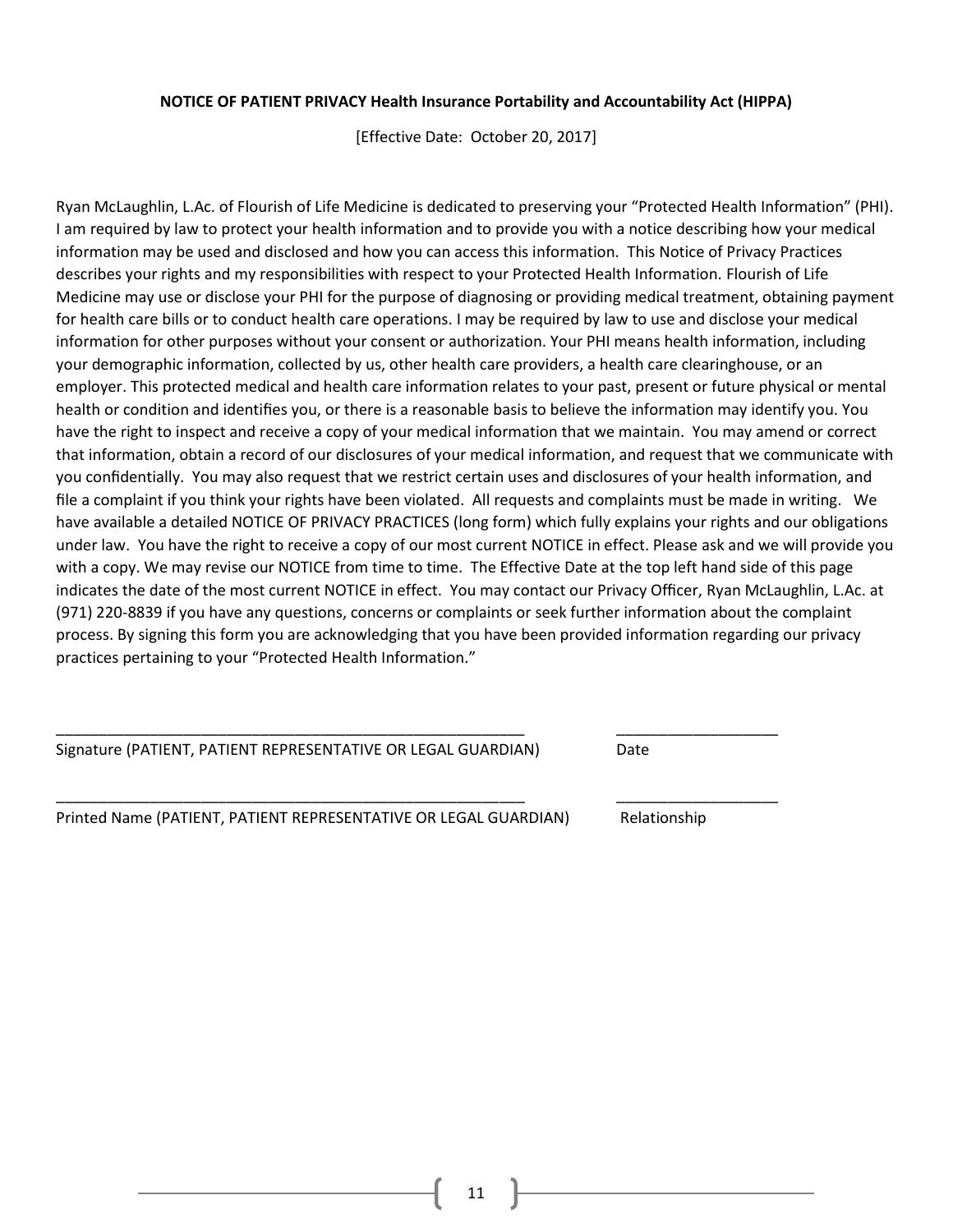### **ACUPUNCTURE CONSENT TO TREAT**

I hereby request and consent to the performance of acupuncture treatments and other procedures within the scope of the practice of acupuncture on me (or on the patient named below, for whom I am legally responsible) by Ryan McLaughlin, L.Ac. and/or other licensed acupuncturists who now or in the future treat me while employed by, working or associated with or serving as back-up for the acupuncturist named below, including those working at the clinic or office listed below or any other office or clinic, whether signatories to this form or not. I understand that methods of treatment may include, but are not limited to, acupuncture, moxibustion, cupping, cranial sacral, bodywork, electrical stimulation, Tui-Na/Shiatsu/Sotai (Oriental massage techniques), Chinese herbal medicine, and nutritional counseling. I understand that the herbs may need to be prepared and the teas consumed according to the instructions provided orally and in writing. The herbs may have an unpleasant smell or taste. I will immediately notify Ryan McLaughlin, L.Ac. of Flourish of Life Medicine of any unanticipated or unpleasant effects associated with the consumption of the herbs. I have been informed that acupuncture is a generally safe method of treatment, but that it may have some side effects, including bruising, numbness or tingling near the needling sites that may last a few days, and dizziness or fainting. Burns and/or scarring are a potential risk of moxibustion and cupping, or when treatment involves the use of heat lamps. Bruising is a common side effect of cupping. Unusual risks of acupuncture include spontaneous miscarriage, nerve damage and organ puncture, including lung puncture (pneumothorax). Infection is another possible risk, although Ryan McLaughlin, L.Ac. uses sterile disposable needles and maintains a clean and safe environment. I understand that while this document describes the major risks of treatment, other side effects and risks may occur. The herbs and nutritional supplements (which are from plant, animal and mineral sources) that have been recommended are traditionally considered safe in the practice of Chinese Medicine, although some may be toxic in large doses. I understand that some herbs may be inappropriate during pregnancy. Some possible side effects of taking herbs are nausea, gas, stomachache, vomiting, headache, diarrhea, rashes, hives, and tingling of the tongue. I will notify Ryan McLaughlin, L.Ac. if I am or become pregnant. While I do not expect the clinical staff to be able to anticipate and explain all possible risks and complications of treatment, I wish to rely on the clinical staff to exercise judgment during the course of treatment which the clinical staff thinks at the time, based upon the facts then known, is in my best interest. I understand that results are not guaranteed. I understand that Ryan McLaughlin, L.Ac. of Flourish of Life Medicine will review my patient records and lab reports, but all my records will be kept confidential and will not be released without my written consent. By voluntarily signing below, I show that I have read, or have had read to me, the above consent to treatment, have been told about the risks and benefits of acupuncture and other procedures, and have had an opportunity to ask questions. I intend this consent form to cover the entire course of treatment for my present condition and for any future condition(s) for which I seek treatment.

Signature (PATIENT, PATIENT REPRESENTATIVE OR LEGAL GUARDIAN) Date

Printed Name (PATIENT, PATIENT REPRESENTATIVE OR LEGAL GUARDIAN) Relationship

\_\_\_\_\_\_\_\_\_\_\_\_\_\_\_\_\_\_\_\_\_\_\_\_\_\_\_\_\_\_\_\_\_\_\_\_\_\_\_\_\_\_\_\_\_\_\_\_\_\_\_\_\_\_\_ \_\_\_\_\_\_\_\_\_\_\_\_\_\_\_\_\_\_\_

\_\_\_\_\_\_\_\_\_\_\_\_\_\_\_\_\_\_\_\_\_\_\_\_\_\_\_\_\_\_\_\_\_\_\_\_\_\_\_\_\_\_\_\_\_\_\_\_\_\_\_\_\_\_\_ \_\_\_\_\_\_\_\_\_\_\_\_\_\_\_\_\_\_\_